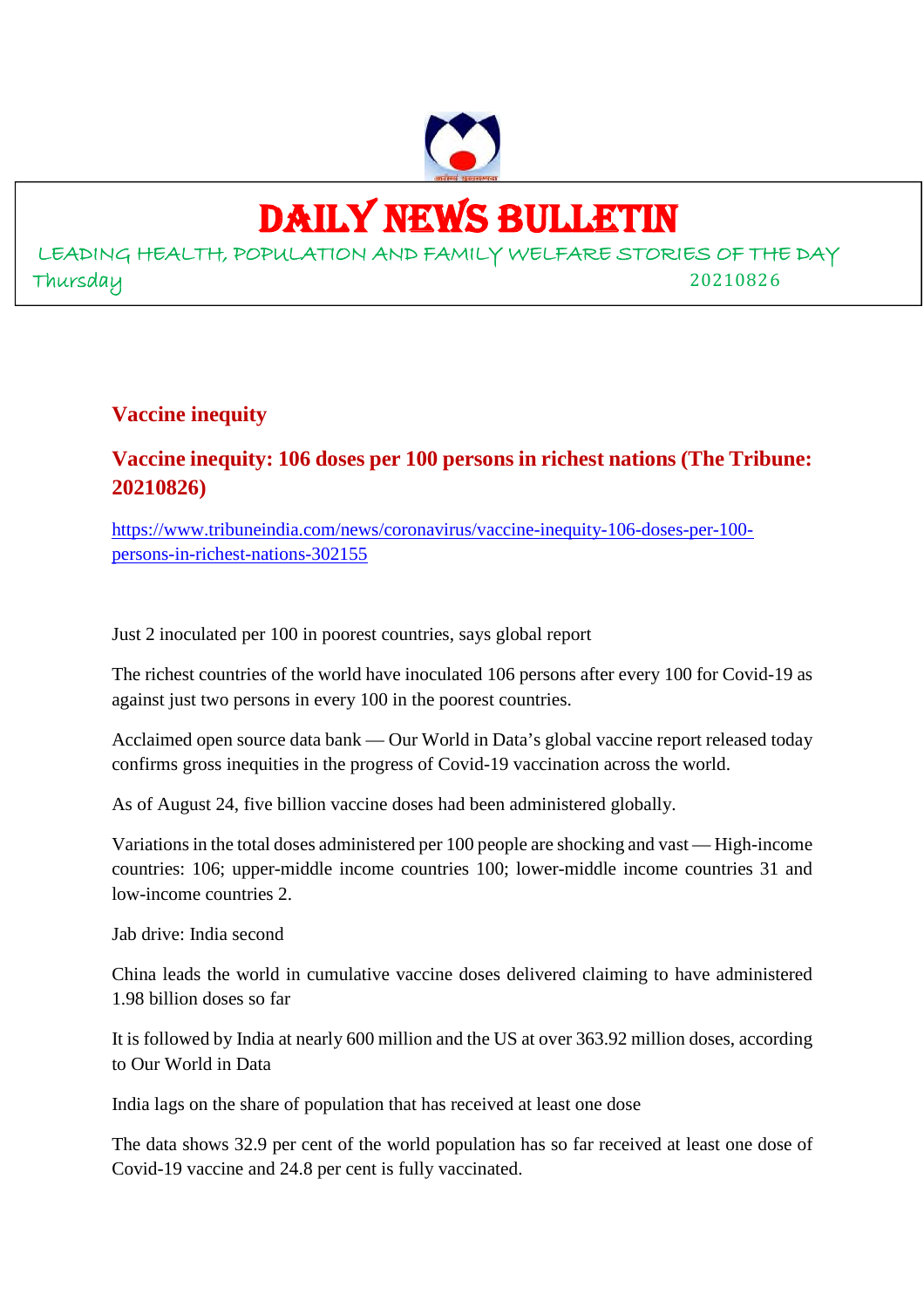"Nearly 5.04 billion doses have been administered globally and 33.68 million are now administered each day. Only 1.4 per cent of people in low-income countries have received at least one dose," Edouard Mathieu, Head of Data, Our World in Data, said today. China leads the world on cumulative vaccine doses delivered claiming to have administered 1.98 billion doses so far followed by India at nearly 600 million and the US at over 363.92 million doses, according to Our World in Data.

India, however, lags on the share of population that has received at least one dose and the percentage population of fully vaccinated people.

Where in the UAE 84.5 per cent of the people have received at least one dose, followed by 79.2 per cent in Qatar and 78.1 per cent in Singapore, in India this percentage is 33.1 per cent, slightly better than the world average of 32.9 per cent.

The share of population fully vaccinated for Covid-19 is also high for the UAE at 74.3 per cent followed by Singapore 74.3 per cent and UK 61.8 per cent. The world average of fully vaccinated people is 24.8 per cent and the Indian percentage is 9.6 per cent, lower than the global average, says Our World in Data.

# **Covid-19 mortality**

#### **Decoded: What causes Covid-19 mortality? (The Tribune: 20210826)**

https://www.tribuneindia.com/news/coronavirus/decoded-what-causes-covid-19-mortality-301908

The enzyme, secreted phospholipase A2 group IIA, or sPLA2-IIA, has long been known to play a critical role in defense against bacterial infections, destroying microbial cell membranes. PTI/file

A team of researchers has identified what may be the key molecular mechanism responsible for Covid-19 mortality -- an enzyme related to neurotoxins found in rattlesnake venom.

The enzyme, secreted phospholipase A2 group IIA, or sPLA2-IIA, has long been known to play a critical role in defense against bacterial infections, destroying microbial cell membranes.

Most healthy individuals have circulating levels of the sPLA2-IIA enzyme hovering around half a nanogram per milliliter.

But, Covid-19 was lethal in 63 per cent of patients who had severe Covid-19 and levels of sPLA2-IIA equal to or greater than 10 nanograms per millilitres, the study showed.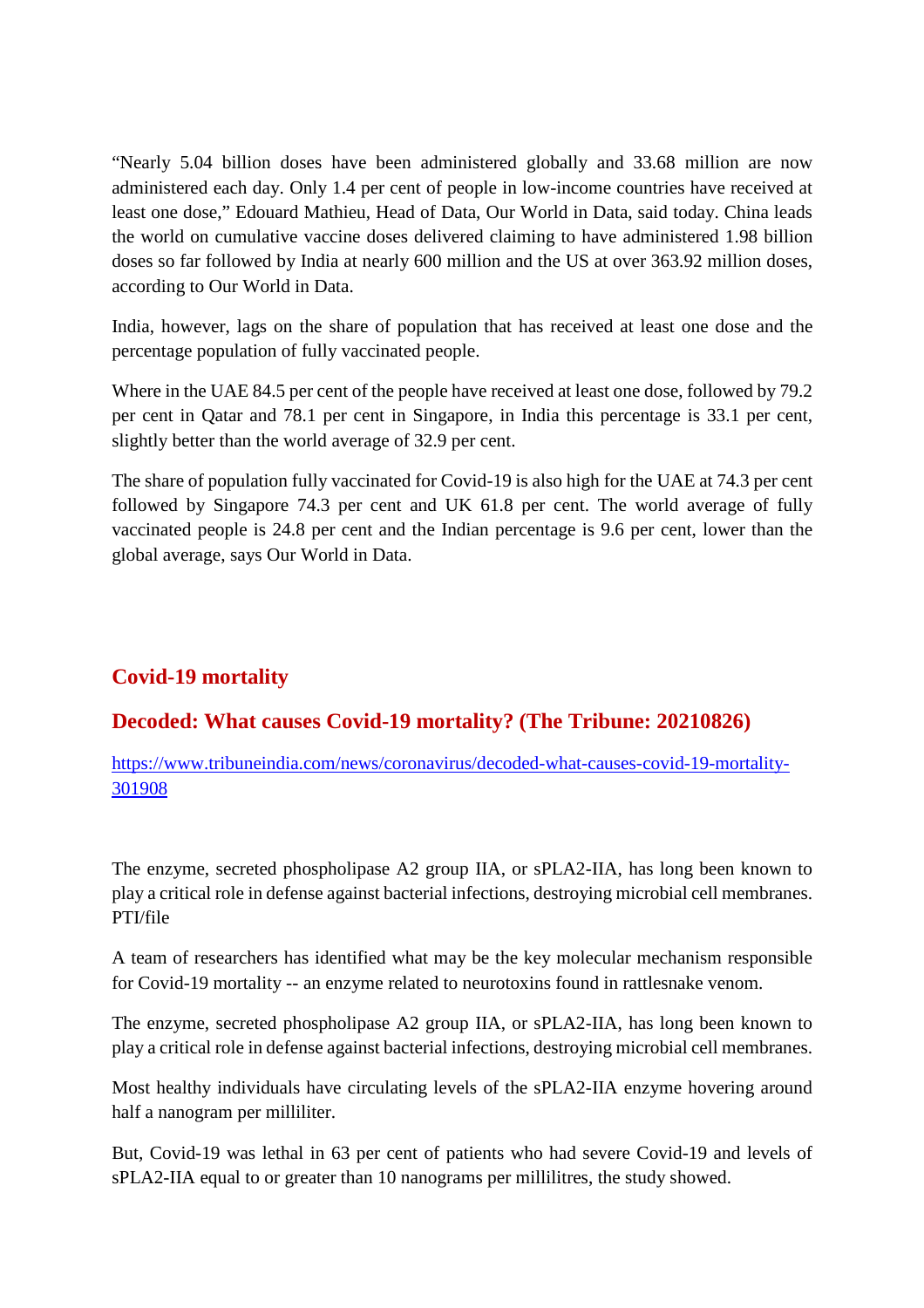The enzyme tries to kill the virus, but at a certain point when it is released in such high amounts, it destroys the patient's cell membranes, contributing to multiple organ failure and death.

The findings could provide a new therapeutic target to reduce Covid-19 mortality, according to the study published in the Journal of Clinical Investigation.

"Many patients who died from Covid-19 had some of the highest levels of this enzyme that have ever been reported," said Floyd (Ski) Chilton, from Arizona University's College of Agriculture and Life Sciences.

When the activated enzyme circulates at high levels, it has the capacity to "shred" the membranes of vital organs, Chilton said, adding that "it's a bell-shaped curve of disease resistance versus host tolerance".

The team collected stored plasma samples and went to work analysing medical charts and tracking down critical clinical data from 127 patients hospitalised at Stony Brook University between January and July 2020.

A second independent cohort included a mix of 154 patient samples collected from Stony Brook and Banner University Medical Center in Tucson between January and November 2020.

Previous research has shown how the enzyme destroys microbial cell membranes in bacterial infections, as well as its similar genetic ancestry with a key enzyme found in snake venom.

The protein "shares a high sequence homology to the active enzyme in rattlesnake venom and, like venom coursing through the body, it has the capacity to bind to receptors at neuromuscular junctions and potentially disable the function of these muscles", Chilton said.

The team also suspects the enzyme's role in people suffering from long Covid. IANS

#### **Vaccination**

# **Protection gained after vaccination wanes in months: UK study on Covid-19(The Tribune: 20210826)**

https://www.tribuneindia.com/news/coronavirus/protection-gained-after-vaccination-wanesin-months-uk-study-on-covid-19-301928

The findings would seem to reaffirm the UK government's plan to offer booster shots to the most vulnerable groups, expected from next month

The protection gained after being fully vaccinated with both doses of the Pfizer/BioNTech and Oxford/AstraZeneca vaccines against Covid-19 wanes over time, a new UK study reported on Wednesday.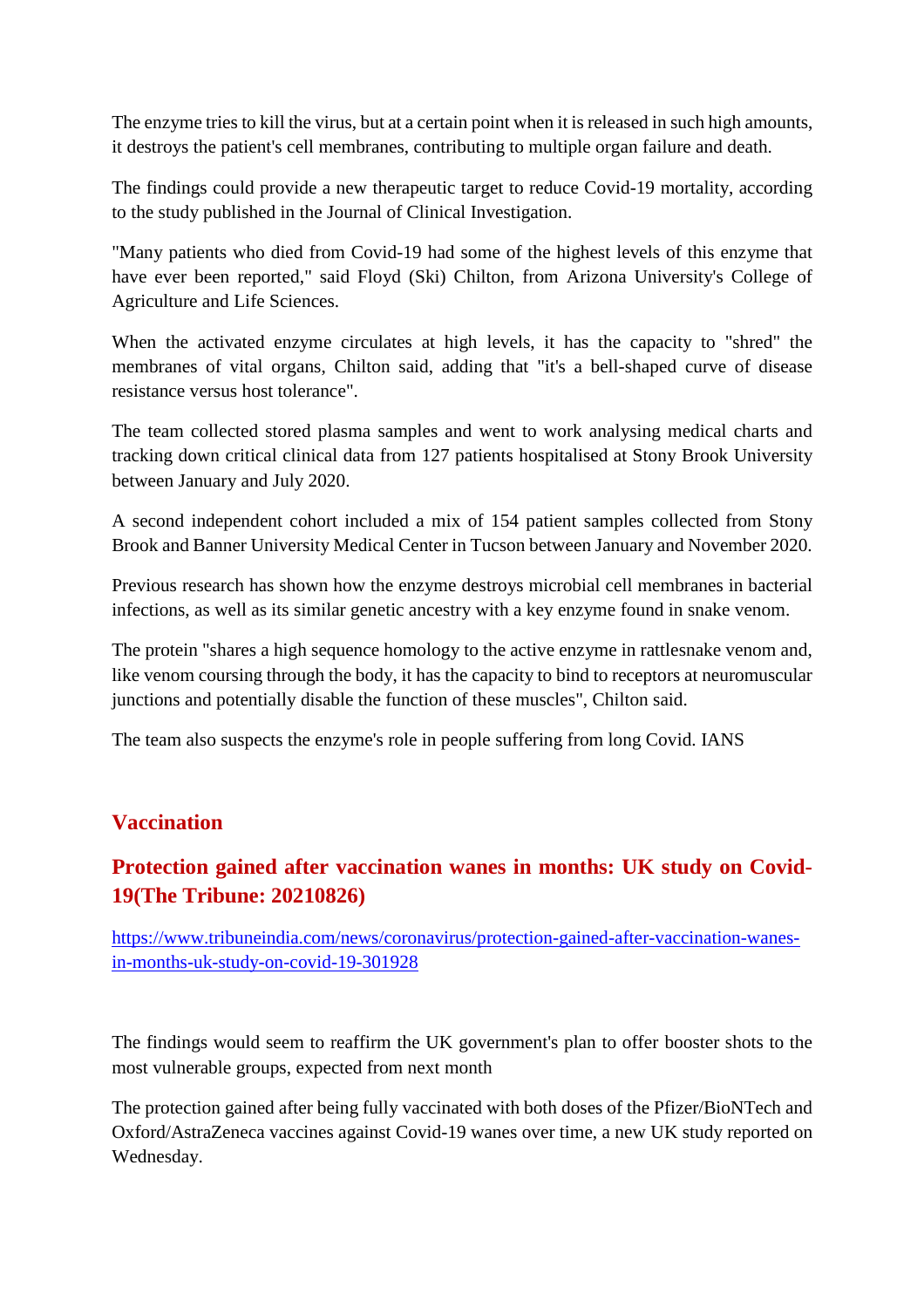The ZOE Covid Study, a not-for-profit app-based initiative that has been studying real-world data in the UK on the deadly virus since last year, found that protection after two shots of the Pfizer/BioNTech vaccine decreased from 88 per cent at one month to 74 per cent at five to six months.

With Oxford/AstraZeneca, being administered in India as Covishield, the fall was from 77 per cent to 67 per cent at four to five months.

The findings would seem to reaffirm the UK government's plan to offer booster shots to the most vulnerable groups, expected from next month.

"In my opinion, a reasonable worst-case scenario could see protection below 50 per cent for the elderly and healthcare workers by winter," said Professor Tim Spector, lead scientist on the ZOE Covid Study.

However, he insisted that vaccines still provide strong protection against severe Covid-19, especially against the highly transmissible Delta variant first identified in India.

"Waning protection is to be expected and is not a reason to not get vaccinated. Vaccines still provide high levels of protection for the majority of the population, especially against the Delta variant, so we still need as many people as possible to get fully vaccinated," he said.

Professor Spector said that there is an urgency to make plans for "vaccine boosters" and also decide if a strategy to vaccinate children would meet the ultimate aim of reducing deaths and hospital admissions.

The vast study involved more than 1.2 million test results and participants, though the vaccines were not trialled against the now dominant Delta variant of the virus.

Public Health England (PHE) estimates that around 84,600 deaths and 23 million infections have been prevented as a result of the Covid-19 vaccination programme in England so far.

Meanwhile, the Department of Health and Social Care (DHSC) confirmed a new clinical trial to determine whether a third so-called booster dose of vaccine will improve the immune response for people who have weakened immune systems is launching in the UK.

The study, OCTAVE DUO, will offer people who are immunosuppressed or immunocompromised a Pfizer, Moderna or Novavax vaccine to determine whether this will give a stronger immune response than just two doses of two-dose vaccines.

"Vaccines have built a strong wall of defence in the UK and this is allowing most of us to learn to live safely with Covid-19," said UK Health Secretary Sajid Javid.

"We know some people may get less protection from the vaccine than others, so we are planning for a booster programme in the autumn, prioritising those most at risk. This new study will play an important role in helping to shape the deployment of future vaccine doses for these specific at-risk groups," he said.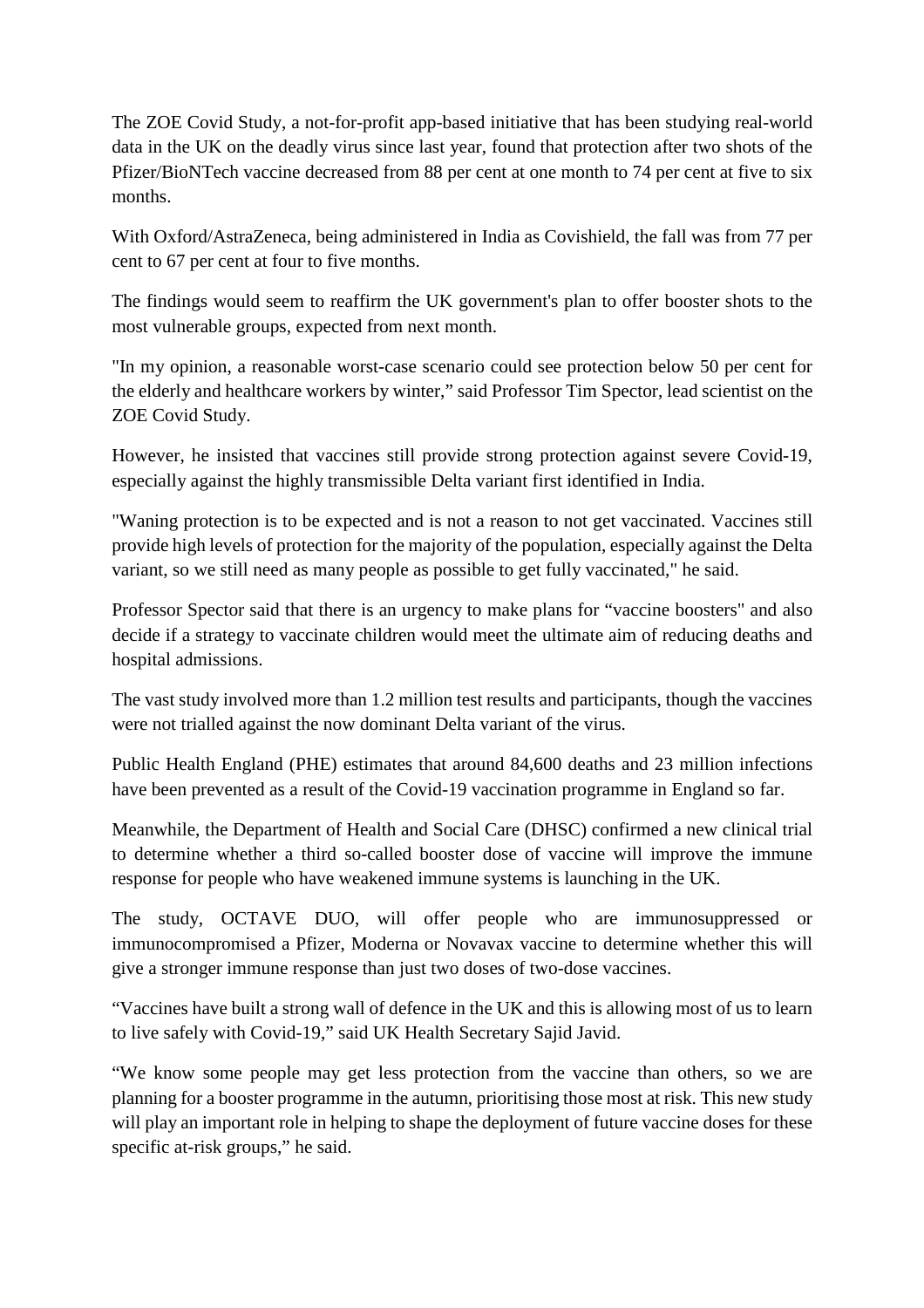The 2.2 million pound study will build on the OCTAVE trial, led by the University of Glasgow and coordinated by the University of Birmingham's Cancer Research UK Clinical Trials Unit.

The OCTAVE trial published preliminary data this week showing that 89 per cent of people who are immunocompromised or immunosuppressed, with underlying health conditions, generate antibodies following vaccination, and 60 per cent generate a strong antibody response following two doses of a vaccine.

However, 40 per cent of people in these groups mounted a low, or undetectable, immune response after two doses, and the level of antibody response varies between the groups studied.

The level of antibodies required for protection from Covid-19 is still not known, and it is likely that T cells also play an important role in protecting people from the deadly virus.

Up to 1,200 patients who are already involved in the OCTAVE study or those with other atrisk conditions involved in parallel studies will be recruited to the new OCTAVE DUO trial, co-funded by the government's Vaccines Taskforce and UK Research and Innovation (UKRI) and led by the University of Glasgow and University of Birmingham. — PTI

Vax milestone:

**India nears vax milestone: At least 1 jab to 50% adults (Hindustan Times: 20210826)**

https://epaper.hindustantimes.com/Home/ArticleView

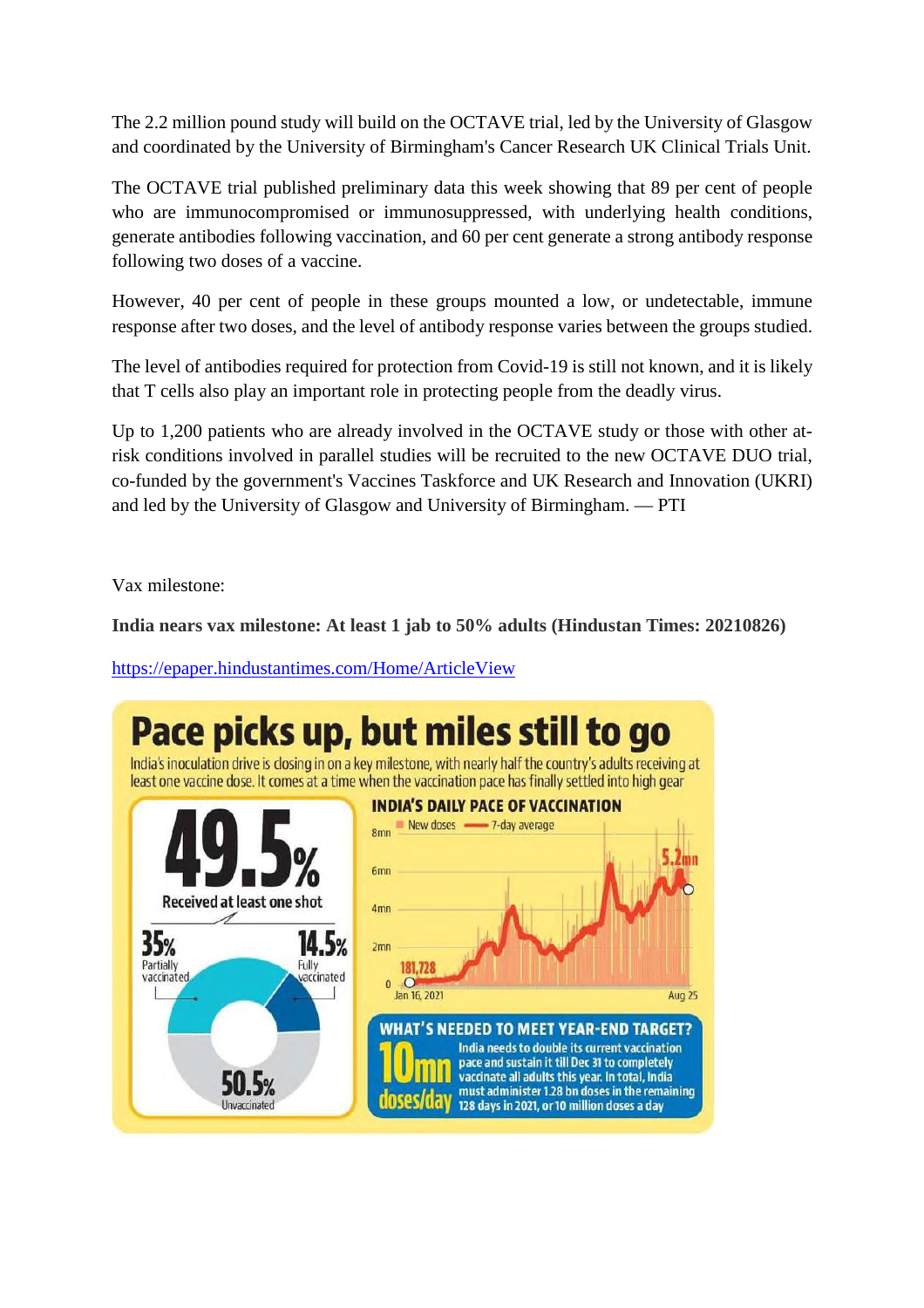A little over seven months since the day India launched its Covid-19 vaccination drive on January 16, the mass inoculation programme is closing in on a major milestone, with nearly half the country's adult population receiving at least one shot of the vaccine.

On several fronts, the drive has seen progress – the pace of vaccination has picked up in recent weeks; India's overall population coverage is now on par with the global average. But data shows that there is still a long way to go if India wants to achieve its stated target of vaccinating its entire adult population of 940 million by the end of 2021.

Till Wednesday night, India has administered 602.4 million doses of Covid-19 vaccine to 465.7 million people with 329 million people partially vaccinated and 126.7 million people having received both doses of the vaccine. When seen alongside the country's projected adult population of 940 million (according to the Census of India's National Commission on Population), this means that 49.5% of people above the age of 18 years have received vaccine shots – 35% have been partially vaccinated and 14.5% having received both doses.

The proportion is likely to cross the 50% mark as early as Thursday.

The headline number on population coverage, however, glosses over the wide variations in different states.

While Himachal Pradesh is the standout in terms of administering doses to the largest proportion of its adults (97% with at least one shot), it is followed by Uttarakhand (75.3% adults vaccinated with at least one shot) and Kerala (74.2%). Delhi, with 60.4% of estimated adult population having received at least one dose of the vaccine, lies above the national average. At the other end, several high population states such as West Bengal (37.3%), Uttar Pradesh (37.6%), and Bihar (38%) trail far behind the pack.

The milestone comes at a time when the country's rate of vaccination, which has been patchy at best, has finally settled into high gear. In the past week, an average of 5.2 million doses has been administered across the country every day. While this number is still slightly off peak levels seen in the week ended June 26 when the rate of vaccination touched 6.4 million a day, it has hovered within the 4.9 million-5.5 million range almost throughout August – a significant improvement for the drive which had consistently remained in sub-2 million levels through most of May.

Data shows that the country needs to double the current pace of vaccinations till the end of the year to completely vaccinate all adults by the end of December, a commitment the government has made in a submission to the Supreme Court. In total, India needed to administer around 1.88 billion doses by the end of the year to meet this target. Since 602 million of these have already been administered, that leaves 1.28 billion doses still left in the remaining 128 days in the year, or 10 million doses a day – a feat that has not been achieved on even a single day so far.

Government officials are confident that the pace of vaccinations will accelerate.

"September is a crucial month as things will improve further because of availability of more vaccine doses. We are capable of administering many more vaccine doses in a single day (at least 10 million); and it will happen soon," said NK Arora, chairman, National Technical Advisory Group on Immunisation said on Wednesday.

In absolute numbers, India is second only to China (with 1.98 billion doses administered) in terms of total shots given in a country, but it lags several others in terms of total proportion of people vaccinated – only 33% of the country's total population (including those under 18) have been vaccinated with at least one dose. This figure is on par with the global average, according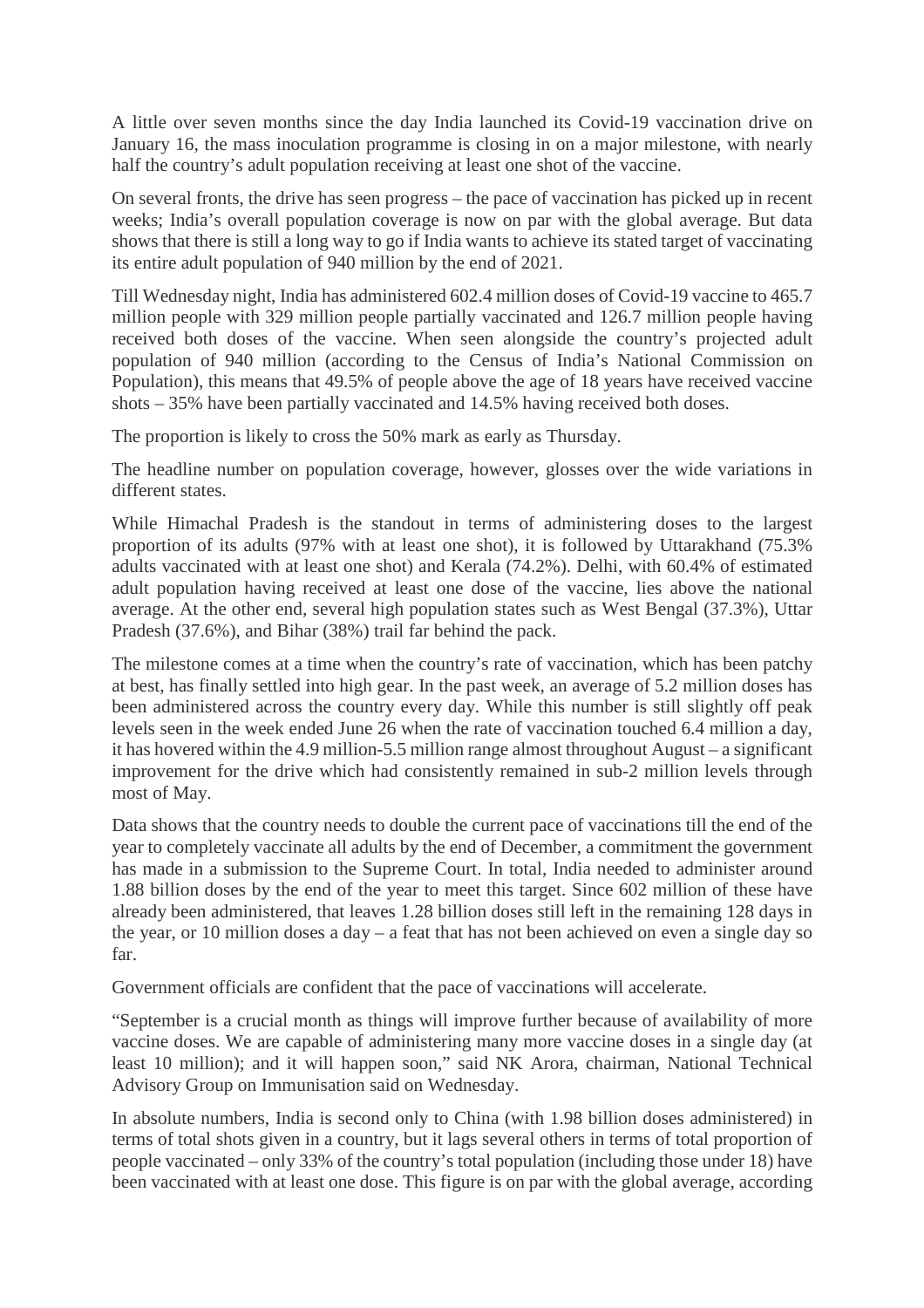to data collated by Our World in Data. However, much of the western world has covered nearly twice their proportion of population. The US, for instance, has administered 364 million shots as of Tuesday night (it is in the third spot in overall doses given), thus covering around 60% of its population. Portugal has covered 82% of its population, Spain 77%, Canada 73% and the United Kingdom 70%.

An HT analysis done on August 4 showed that while the Delta variant of Covid-19, a highly contagious variant of Sars-CoV-2, has led to a massive surge in infections nearly across the world, nations that have high vaccination rates have managed to keep their deaths far lower than in previous waves, while nations in Asia and Africa with low vaccination coverage are struggling to do the same.

This, experts said, is a crucial factor for improving India's coverage. Should a possible third wave of Covid-19 hit the country, mass vaccination may give large swathes of the population protection from hospitalisation, severe disease, and if things go south, death.

"It's a very pertinent milestone for the country to cross in our battle against Covid-19. It is equally important that the people of this country get not one, but both doses as quickly as possible because we do not know if or when the third wave can hit us. Mass vaccination is perhaps one of the most important and long-lasting measure we can take that can delay or reduce the impact of a possible third wave," said Dr Lalit Kant, former head of epidemiology at ICMR.

"But vaccination can't be the only measure... We still need to wear masks, avoid crowded areas even after being fully vaccinated. This is because new mutations can always take place that can even evade the immunity produced by vaccines. This is where the role of local government comes into play – they need to constantly screen positive results for new variants. Whenever we record new mutations we need to be able to correlate it with the epidemiological picture so we can stay ahead of the virus," he said.

# **Health Care Services<sup><sup>®</sup> (The Asian Age: 20210826)**</sup>

http://onlineepaper.asianage.com/articledetailpage.aspx?id=15793380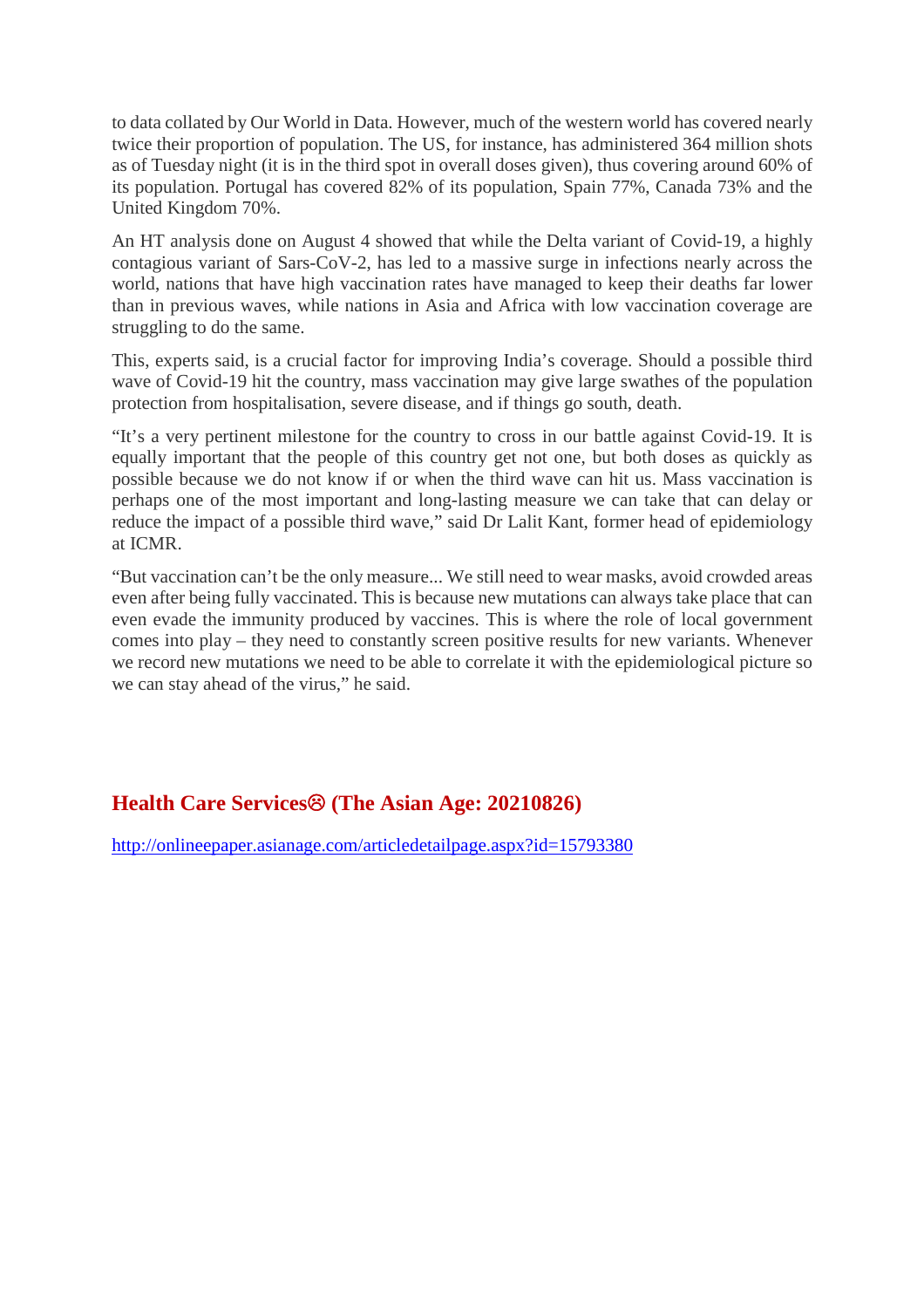# Covid-19 rapid response centre opened at Rajiv Gandhi Hospital

**AGE CORRESPONDENT** NEW DELHI, AUG. 25

Ahead of possible third<br>wave, the delhi government in a bid to bolster city's healthcare infra-<br>structure, a new Covid-19 rapid response centre was inaugurated on Wednesday at a leading Delhi government-run<br>coronavirus facility.

The centre, was inaugu-<br>rated by health minister Sateyndra Jain at teh<br>Rajiv Gandhi Super Speciality Hospital. The<br>newly opened centre has an ICU unit, which will act as a buffer zone between the patient arrival area and the medical wards. Authorities who have been handling the two waves of Handling the two waves on<br>the deadly disease<br>explained, "We need to be<br>prepared for a similar<br>surge (in the future)."<br>For better management

of patients and for matching of bed turnover to the number of patients arriving in real-time, rapid response centre is the need of the hour.

The rapid response centre has been divided into two areas — a seven-bed<br>triage area and a 23-bed ICU. All beds have multipara monitors with critical care equipment like ventilators. **BIPAP** 



Delhi health minister Satyendra Jain at the inauguration of Covid rapid response centre at Rajiv Gandhi Super Speciality Hospital in New Delhi on Wednesday.  $-GN$  IHA

machines, HFNC and crash carts, the official crash carts, the official<br>said. It is fully equipped sam: It is tany equipped<br>with a centralised oxygen<br>supply and suction is<br>available for each bed. A rapid response team, comprising critical care consultants, resident doctors, nursing staff and orderlies, and technicians will man the centre.

Patients will be provided complete critical care at the centre till bed availability is ensured in a<br>Covid-19 ward or a Covid ICU ward, the official

said. Delhi health minister Satyendar Jain on Tuesday said medical infrastructure is being<br>ramped up and 37,000<br>beds dedicated for Covid-19 patients are being set up to tackle the anticipated third wave of the pandemic in the national capital.

He also underlined that that though the positivity rate has shown a downward trend and the number of fatalities has been zero in the past few days. the Delhi government is

not dropping its guard. The national capital had reeled under the brutal second wave of the pandemic that swept the country recently, claiming a massive number of lives daily with the issue of shortage in oxygen supply at various hospitals adding to the woes. Delhi has so far reported<br>over 14.3 lakh cases of<br>Covid-19 till date since the start of the pandemic<br>while more than 25,000<br>people have died due to azeazib adj

#### **ICMR (The Asian Age: 20210826)**

http://onlineepaper.asianage.com/articledetailpage.aspx?id=15793160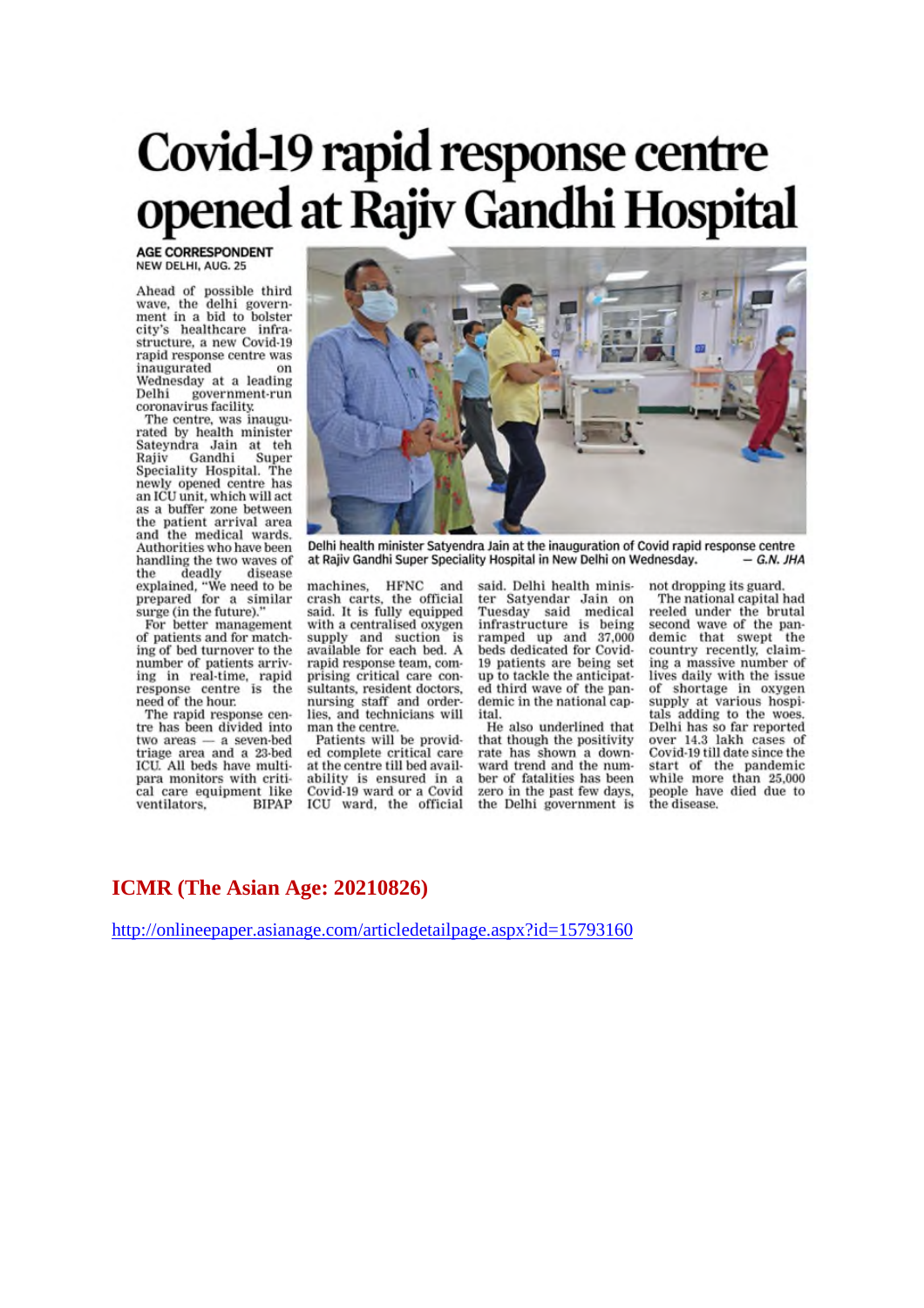# **ICMR** role in making Covaxin underplayed by Bharat Biotech

#### **BALU PULIPAKA** HYDERABAD, AUG. 25

Earlier in May this year, Bharat Biotech claimed that the ICMR did not contribute or do anything much for the development of Covaxin, India's first indigenously Covid-19 vaccine, besides providing a virus strain from the National Institute of Une National Institute of<br>Virology in Pune. The<br>Hyderabad-based pharma company also said that the ICMR had "assisted"<br>with animal tests of Bharat Biotech's vaccine candidates that actually made the development of Covaxin possible.

Both the claims of Bharat Biotech, one of India's major pharma and vaccine giants, to put it charitably, are disingenuous, prove research into documents, and conversations with people in both the government-owned institutions and other sources.

During a panel discus-

sion organised by the Confederation of Indian Industry and private television channels in May 2021, Dr Suchitra Ella, a top official of Bharat Biotech, holding the posi-Botech, hotaing the post-<br>tion of joint managing<br>director), however, did<br>acknowledge that NIV and ICMR "collaborated" with the company for<br>"animal studies" because private industry does not have access to such animals. But she denied on behalf of her company that there was "any technology transfer involved" from the NIV to Bharat Biotech.

Research shows that on the contrary, Bharat Biotech was completely dependent on the Indian Medical Research Council-National Institute of Virology, Pune, for animal testing of its candidate vaccines and all tweakings required in the vaccines to make them effective against the SARS-CoV2 virus.

#### **Nutrition alert**

# **Nutrition alert: Should you soak nuts and dals? (The Indian Express: 20210826)**

https://indianexpress.com/article/lifestyle/health/soaking-nuts-dals-lentils-grains-benefitsgas-bloating-digestion-cooking-7390031/

"Almonds provide healthy protein, beneficial fiber, and lots of vitamins and nutrients. Improper preparation, however, can lead to uncomfortable bloat because these foods are dense and can be difficult to digest on their own, said a nutritionist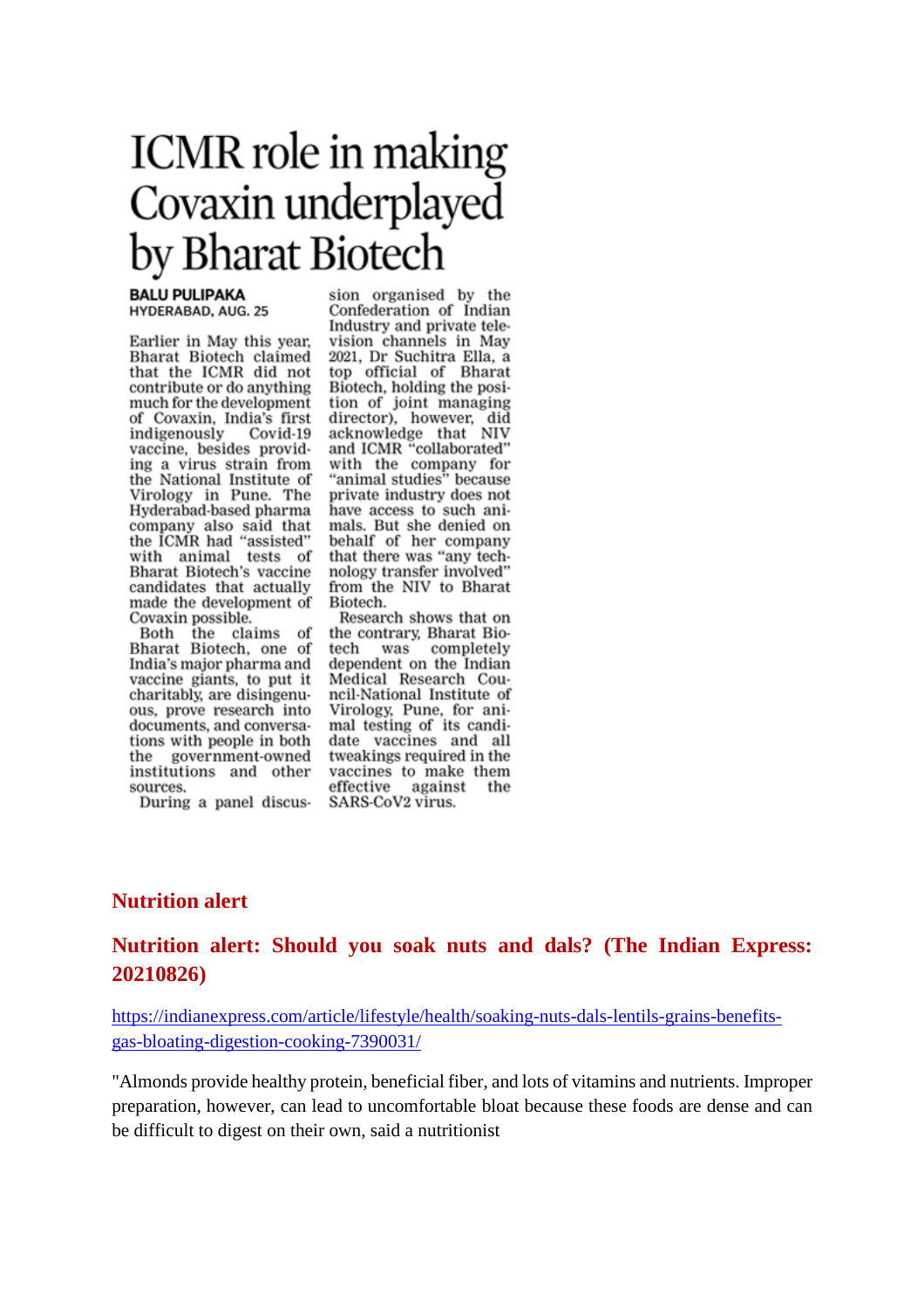soaking nuts, why are dals soaked in water, soaking process and lentils, indianexpress.com, indianexpress, soaking nuts and seeds, nmami agarwal, soaking in water,Should you be eating dals? (Source: Getty Images.Thinkstock)

Nuts like almonds, and dals or lentils like toor or chana are usually first soaked in water before they are consumed or cooked, especially in Indian kitchens. But have you ever wondered why?

Of course, doing so helps reduce the cooking time, but it also has numerous health benefits.

Nutritionist Nmami Agarwal took to Instagram to share how soaking nuts and lentils is one of the best health hacks when it comes to optimum nutrition.

"Nuts like almonds provide healthy protein, beneficial fibre, and lots of vitamins and nutrients. Improper preparation, however, can lead to uncomfortable bloat because these foods are dense and can be difficult to digest on their own," she said.

Soaking helps reduce anti-nutrient content, reduces gas or bloating and provides more nutrition to the body, she added.

Experts say nuts and lentils have a cover of phytic acid which is necessary for their growth but is also known to cause digestive issues in humans as well certain nutrient deficiencies. According to WebMD, while all plants contain phytic acid, legumes, nuts and grains contain the highest levels.

Soaking also reduces tannins and polyphenols levels which helps increase the body's ability to absorb minerals including iron, zinc, and calcium, as well as proteins found in foods such as chickpeas, and peas, mentionde Agarwal.

#### **Five important health concerns women**

# **Five important health concerns women must discuss with their gynaecologists (The Indian Express: 20210826)**

https://indianexpress.com/article/lifestyle/health/important-concerns-discuss-withgynaecologist-sex-periods-vagina-7468292/

Dr Vaishali Joshi, senior obstetrician and gynecologists at Kokilaben Ambani Hospital shares five basic yet important concerns that a woman must visit a gynecologist for and get it treated

gynaecologistAlways check with your gynaecologist at regular intervals. (Source: Getty Images/Thinkstock)

A woman goes through various hormonal changes in her life. While some of it is deemed normal, there comes a time when certain concerns need to be addressed and further discussed with a healthcare expert.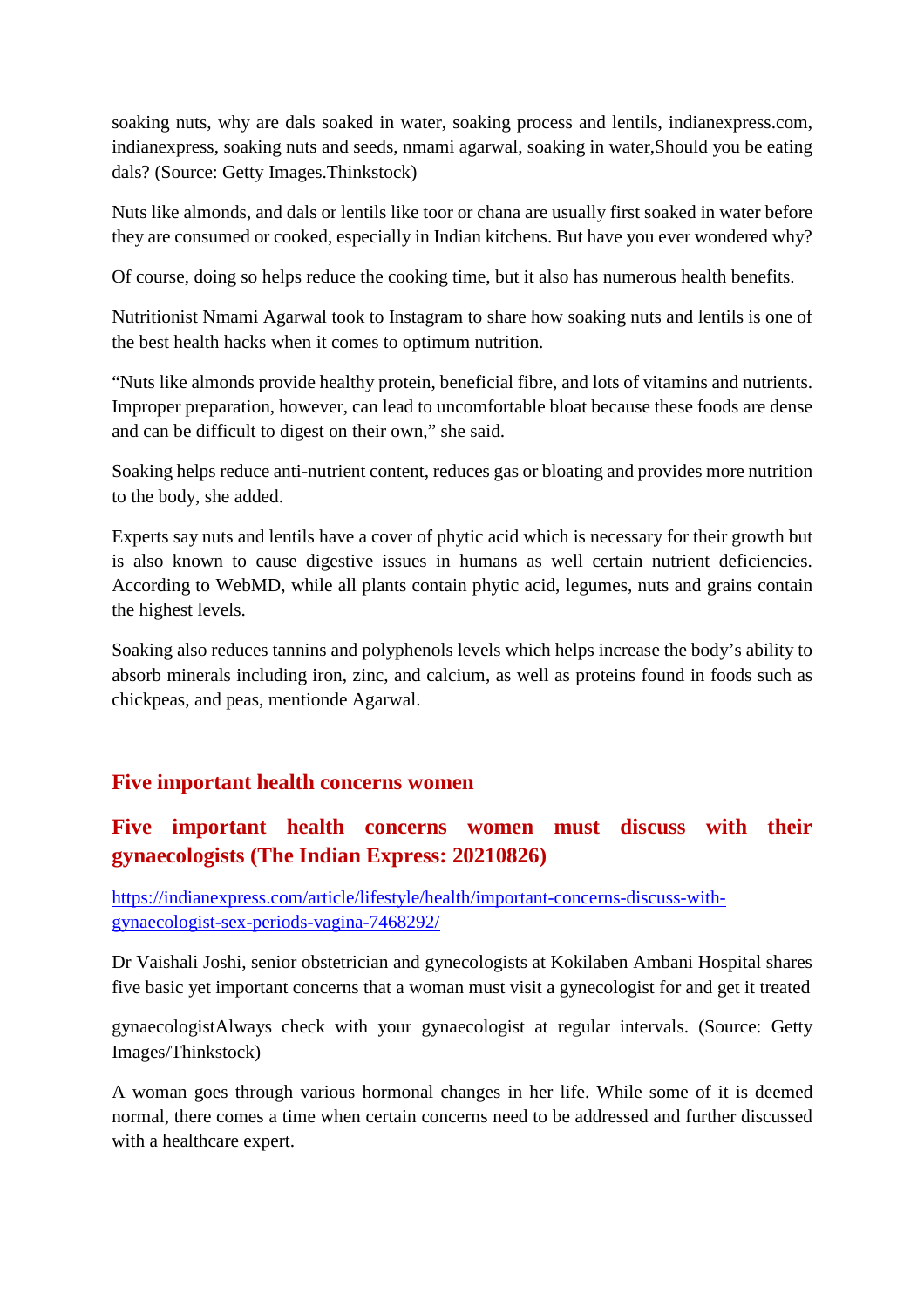Dr Vaishali Joshi, a senior obstetrician and gynecologist at Kokilaben Ambani Hospital shares five basic yet important concerns that a woman must visit a gynaecologist for and get it treated.

Painful periods

It is also called dysmenorrhoea. If pain incapacitates women to abstain from work or affects their quality of life then it needs to be investigated. Clinical examination by and pelvic sonography is required before definitive treatment is offered.

Vaginal discomfort or pain

This may be due to multitude of reasons. It may be due to vaginal infection or urine infection or boil in skin near lips of the vagina (vulva). Occasionally there may be vaginal discharge or itching. Over the counter medicines usually do not work as correct treatment by the doctor is necessary to treat it.

women health, gynaecologist Consult your gynaecologist if you are facing these issues. (Source: Pixabay)

Bleeding after sex or bleeding in between two periods

It can be a warning sign of sexually transmitted infections (STI), also called as pelvic inflammatory disease or cervical cancer or infection. Clear visualisation of the lower genital organs is required along with specific tests such as Pap smear test, Chlymadia test to make the diagnosis. STIs and early cancer of the cervix (neck of the womb) can be treated completely if detected early.

Urine leakage

It is very embarrassing socially and hence, most women find it difficult to open up about urinary leakage. It usually happens while coughing or sneezing or exercising or when one has a strong urge to pass urine and leakage occurs before one reaches the toilet. Sometimes it can be associated with involuntary leakage of watery stools or gas from the back passage. These problems need to be assessed early by a specialist so that correct exercises, bladder training treatments can be started to prevent progression of the issue.

Any lump or bump in the breast or discharge through the nipple should be taken seriously. The clinical examination by the doctor is essential so that further testing by sonography or mammography can be carried out to ascertain the nature of the lump. Hence, it's very important to do self-breast examination every month by every woman.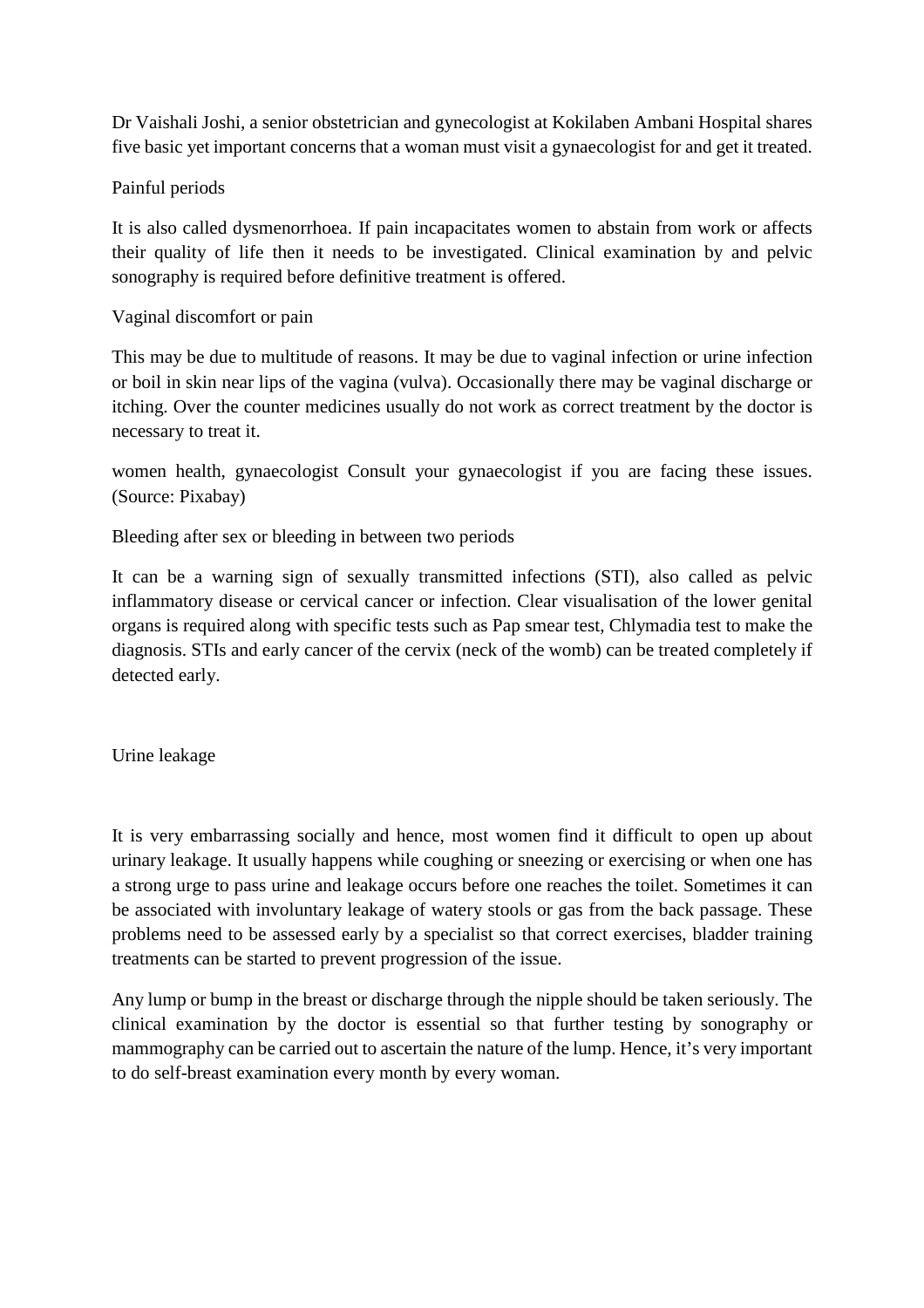### **Breast milk**

# **Breast milk of vaccinated mothers contains antibodies that fight Covid-19(The Indian Express: 20210826)**

https://indianexpress.com/article/lifestyle/health/breast-milk-of-vaccinated-mothers-containsantibodies-that-fight-covid19-7470397/

The research, published in the journal Breastfeeding Medicine, strongly suggests that vaccines can help protect both mother and baby, another compelling reason for pregnant or lactating women to get immunised

Breast milk, Breast milk of vaccinated mothers, covid-19The researchers recruited 21 lactating health care workers who had never contracted COVID-19. (Photo: Getty Images./Thinkstock)

The breast milk of lactating mothers who have received the COVID-19 vaccine contains a significant supply of antibodies that may help protect nursing infants from the illness, according to a study.

The research, published in the journal Breastfeeding Medicine, strongly suggests that vaccines can help protect both mother and baby, another compelling reason for pregnant or lactating women to get immunised.

"Our findings show that vaccination results in a significant increase in antibodies against SARS-CoV-2 in breast milk, suggesting that vaccinated mothers can pass on this immunity to their babies," said Joseph Larkin, a senior study author, and an associate professor at the University of Florida, US.

The researchers noted that when babies are born, their immune systems are underdeveloped, making it hard for them to fight infections on their own.

They are also often too young to respond adequately to certain types of vaccines, they said.

"During this vulnerable period, breast milk allows nursing mothers to provide infants with 'passive immunity'," said Josef Neu, study's co-author and a professor at the University of Florida.

Breast milk, Breast milk of vaccinated mothers, covid-19 The research strongly suggests that vaccines can help protect both mother and baby, another compelling reason for pregnant or lactating women to get immunised. (Photo: Getty Images/Thinkstock)

"Think of breast milk as a toolbox full of all the different tools that help prepare the infant for life. Vaccination adds another tool to the toolbox, one that has the potential to be especially good at preventing COVID-19 illness," Neu explained.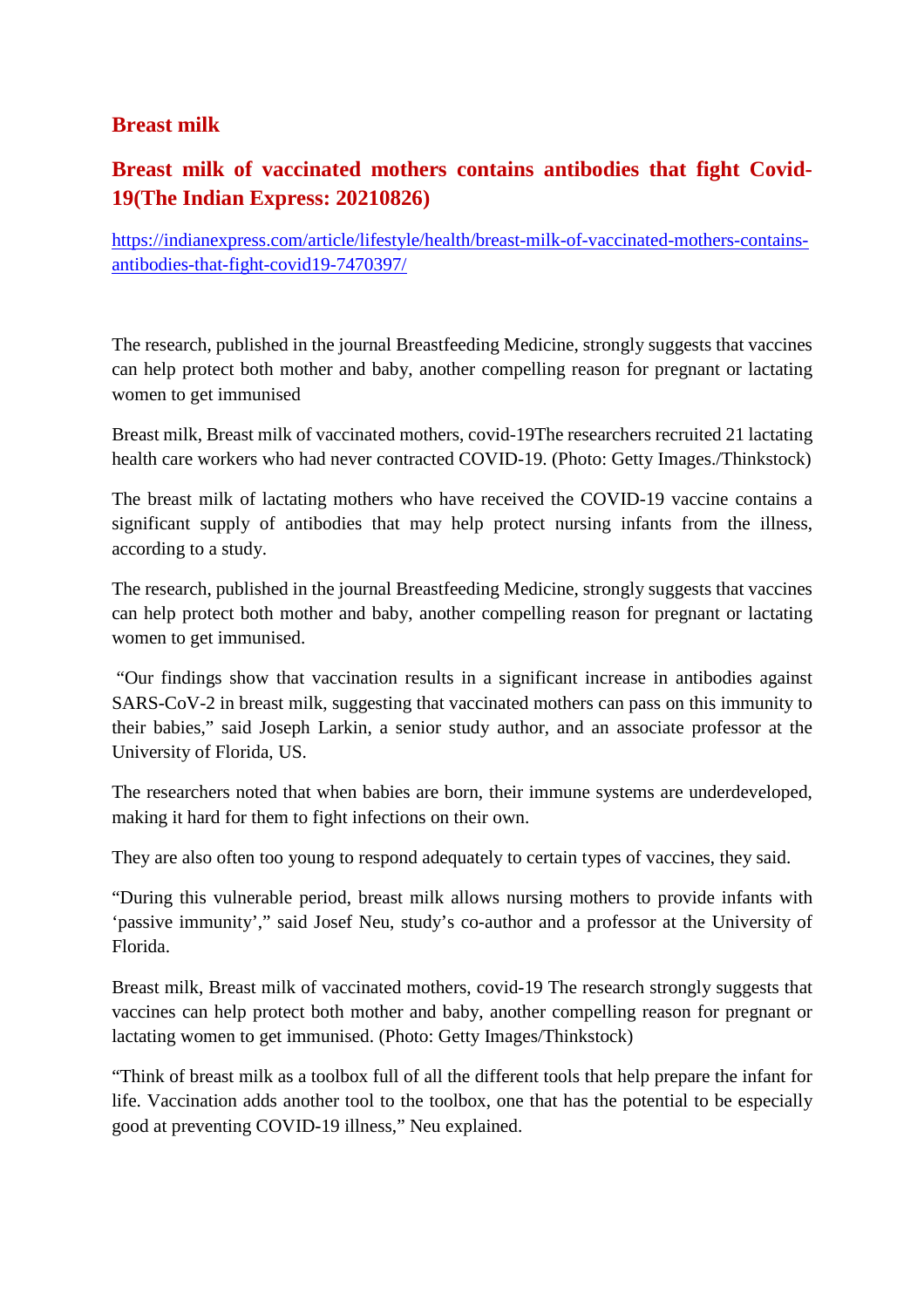The study was conducted between December 2020 and March 2021, when the Pfizer and Moderna COVID-19 vaccines first became available to health care workers in the US.

The researchers recruited 21 lactating health care workers who had never contracted COVID-19.

They sampled the mothers' breast milk and blood three times: before vaccination, after the first dose and after the second dose.

"We saw a robust antibody response in blood and breast milk after the second dose — about a hundred-fold increase compared with levels before vaccination," said Lauren Stafford, a doctoral student in Larkin's lab.

"These levels are also higher than those observed after natural infection with the virus," added Vivian Valcarce, from the University of Florida.

Vaccinating mothers to protect babies is nothing new, Valcarce said.

"Typically, expectant mothers are vaccinated against whooping cough and flu because these can be serious illnesses for infants. Babies can also catch COVID-19, so routine vaccination of mothers against the virus could be something we see in the future," he said.

The team is continuing to explore how breast milk containing COVID-19 antibodies gained through vaccination protects babies who consume it.

"We would like to know if infants who consume breast milk containing these antibodies develop their own protection against COVID-19," Larkin said.

The researchers said many other simultaneous studies conducted around the world also show antibodies in the breastmilk of vaccinated mothers.

#### **Effective Ayurvedic remedies**

# **Effective Ayurvedic remedies to combat cold, cough (The Indian Express: 20210826)**

https://indianexpress.com/article/lifestyle/health/ayurvedic-home-remedies-beat-cold-coughmonsoon-7456245/

"I believe kitchen is our first pharmacy and all these ingredients are handy," said Ayurvedic expert Dr Dixa Bhavsar

cold, flu remediesTry home remedies to alleviate cough and cold. (Source: Getty Images/Thinkstock)

Cold and cough are extremely common during season change. While medicines are available to treat and manage the same, many people prefer to opt for home remedies like steam and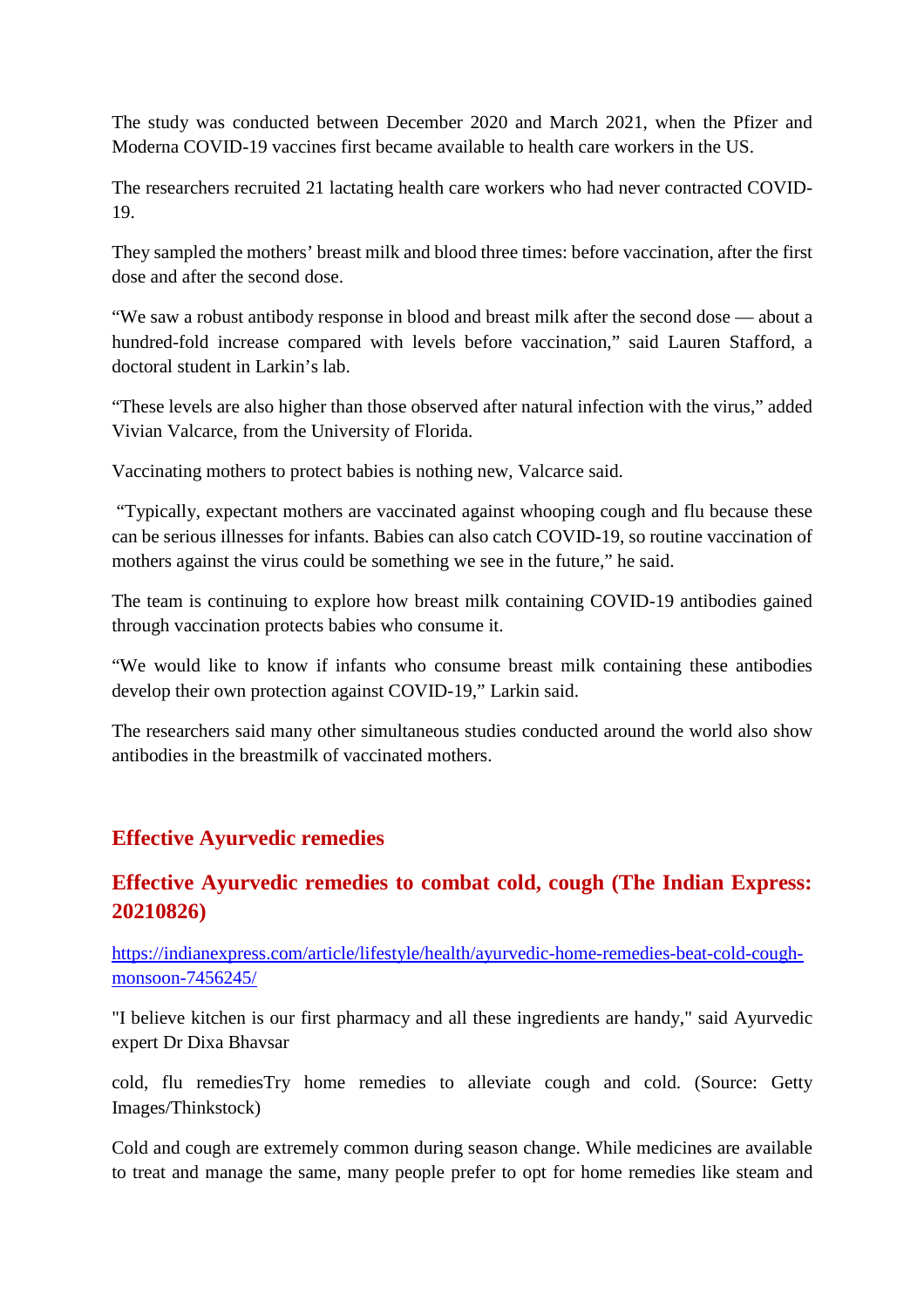gargle. In case you would like to try some other effective remedies, Ayurveda says that certain foods can also help prevent as well as recover from cold and cough faster.

To help you, we have some timely tips from ayurvedic practitioner Dr Dixa Bhavsar. "I believe kitchen is our first pharmacy and all these ingredients are handy," she captioned a post on Instagram.

\*A mixture of one teaspoon turmeric, dash of black pepper and honey.

\*Tulsi water/tea 2-3 times a day.

\*Sour fruits like amla, pineapple, lime, lemon, kiwi, etc.

\*Boil 7-8 tulsi leaves, a small piece of ginger, few cloves of garlic, 1 teaspoon of carom seeds, 1 teaspoon of fenugreek seeds, turmeric (dry or fresh) and 4-5 black pepper in one litre of water, until it gets half, and drink it first thing in the morning.

\*Avoid cold water for shower and drinking.

\*Drink warm water to promote digestive function.

\*Honey helps you soothe your throat.

\*Drink ginger, turmeric, lemon tea.

\*Add some ajwain, eucalyptus oil, or turmeric in boiled water for steam inhalation.

\*Drink warm milk with turmeric.

\*Gargle with licorice decoction or luke warm water with turmeric and rock salt in case of sore throat.

\*Chew tulsi leaves or liquorice (mulethi).

"Along with these, you also need to reduce your intake of fatty, fried, stale, and street food. Try and eat light home-cooked food," she said.

Exercises to do

\*Perform bhastrika, anuloma viloma and bhramri pranayama twice every day, both in the morning and at night.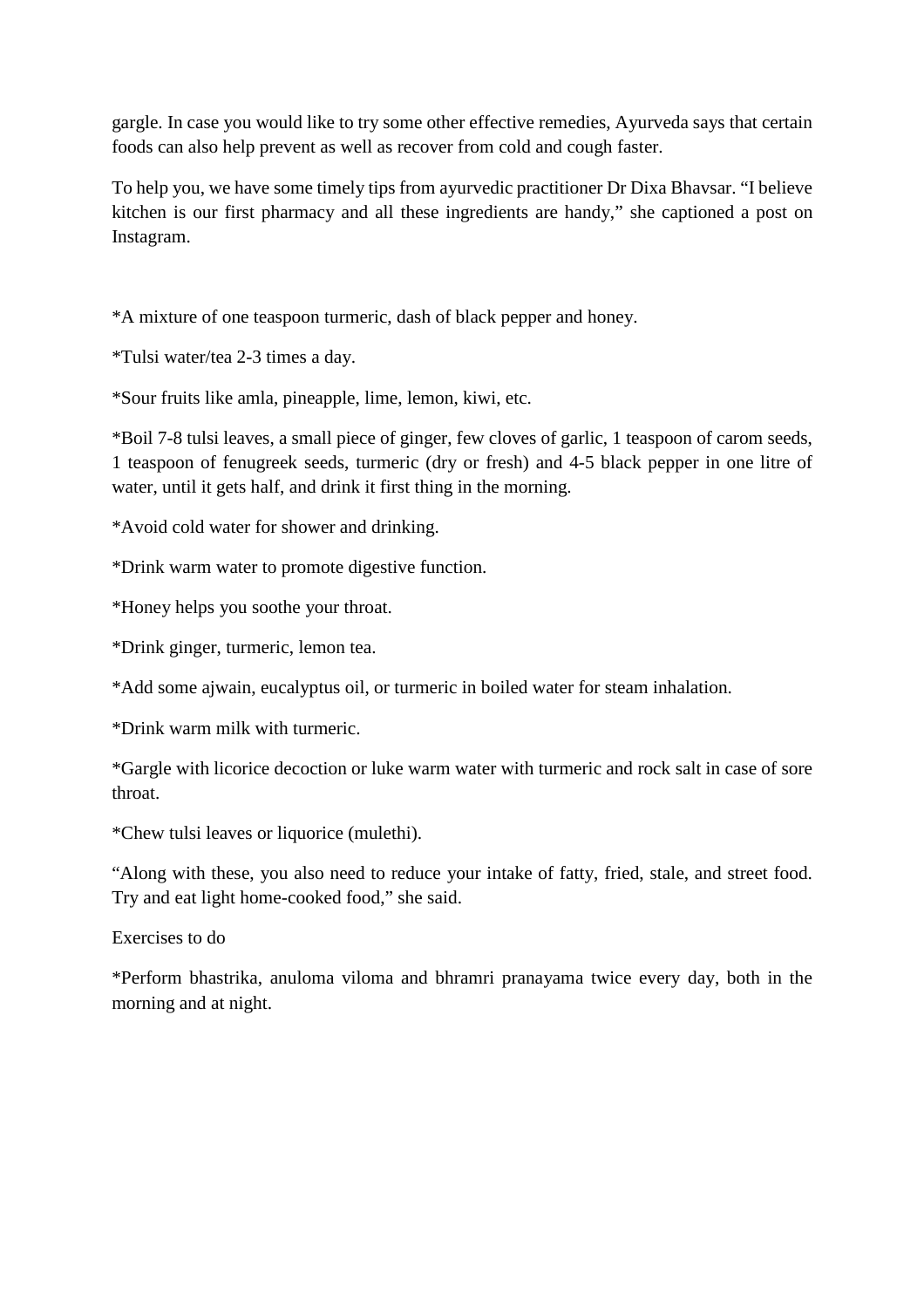# **Hypertension**

# **Number of people with hypertension doubled worldwide in 30 years: Lancet study(The Indian Express: 20210826)**

https://indianexpress.com/article/lifestyle/health/number-of-people-with-hypertensiondoubled-worldwide-in-30-years-lancet-study-7470029/

Despite being straightforward to diagnose and relatively easy to treat with low-cost drugs, nearly half of people with hypertension worldwide in 2019 were unaware of their condition, the researchers said.

hypertensionThe number of people with hypertension rose from an estimated 331 million women and 317 million men in 1990 to 626 million women and 652 million men in 2019. (Source: Getty images/Thinkstock)

The number of adults living with hypertension worldwide has doubled over the past 30 years, with most of this increase occurring in low- and middle-income countries, according to a study published in The Lancet journal.

The international team of researchers analysed blood pressure measurements from more than 100 million people aged 30-79 years taken over three decades in 184 countries.

ALSO READ |World Hypertension Day: Know about its symptoms, warning signs and treatment

They found that the number of people with hypertension rose from an estimated 331 million women and 317 million men in 1990 to 626 million women and 652 million men in 2019.

Despite being straightforward to diagnose and relatively easy to treat with low-cost drugs, nearly half of people with hypertension worldwide in 2019 were unaware of their condition, the researchers said.

Also more than half of women (53 per cent) and men (62 per cent) with the condition were not treated, they said.

"Despite medical and pharmacological advances over decades, global progress in hypertension management has been slow, and the vast majority of people with hypertension remain untreated, with large disadvantages in low- and middle-income countries," said Professor Majid Ezzati, Imperial College London, UK, the senior author of the study.

"Our analysis has revealed good practice in diagnosing and treating hypertension not just in high-income countries but also in middle-income countries," Ezzati said.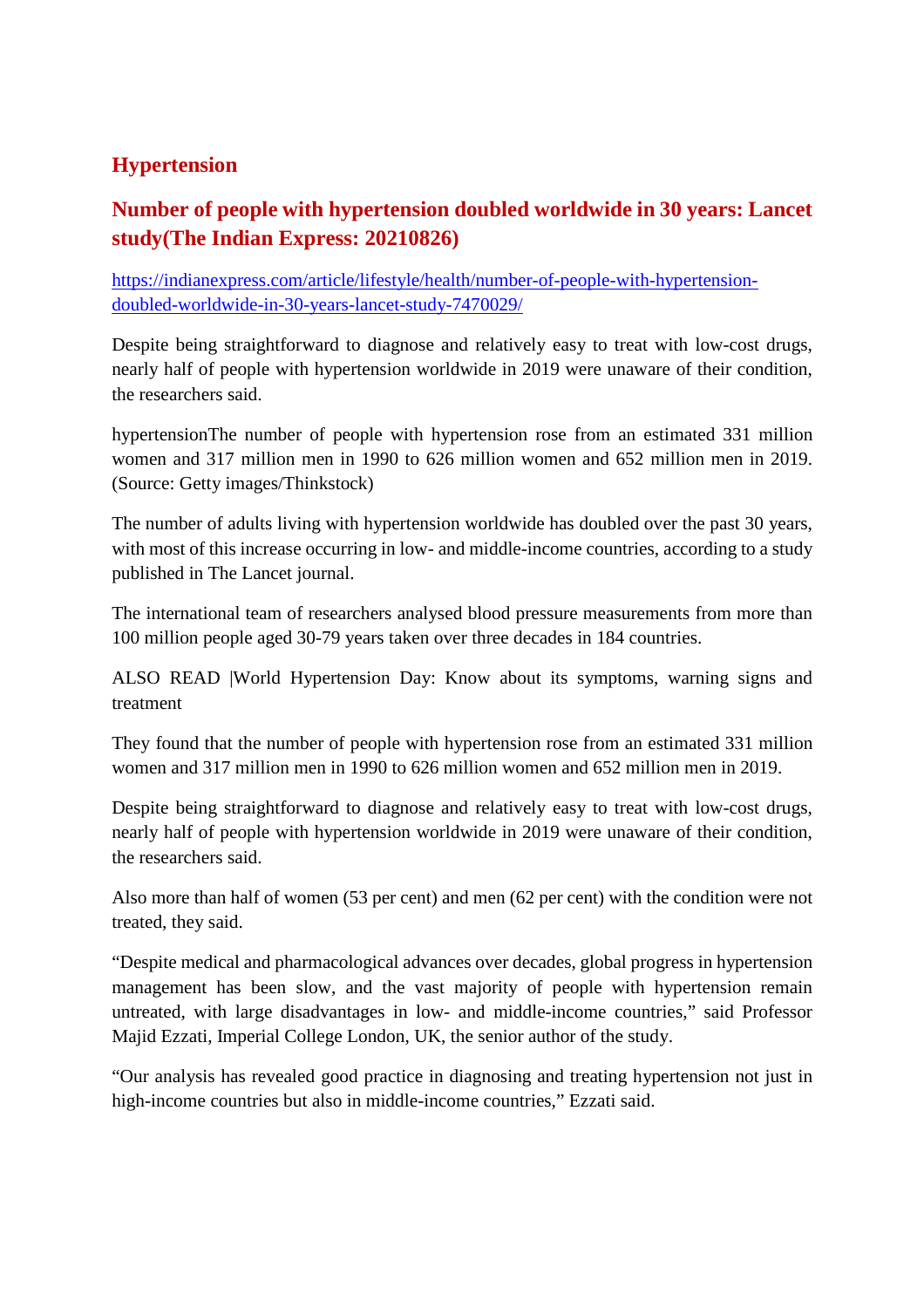heart attack, hypertension, heart attack symptoms Lowering blood pressure can cut the number of strokes by 35-40 per cent, heart attacks by 20-25 per cent, and heart failure by around 50 per cent. (Photo: Getty Images/Thinkstock)

The authors noted that large improvements in treatment and control rates seen in some middleincome countries show that the expansion of universal health coverage and strengthening primary care have been instrumental in improving high blood pressure care.

High blood pressure is directly linked to more than 8.5 million deaths worldwide each year and is the leading risk factor for stroke, ischaemic heart disease, other vascular diseases, and renal disease.

Lowering blood pressure can cut the number of strokes by 35-40 per cent, heart attacks by 20- 25 per cent, and heart failure by around 50 per cent.

Hypertension was defined as having systolic blood pressure of 140 millimeters of mercury (mm Hg) or greater, and diastolic blood pressure of 90 mm Hg or greater, or taking medication for high blood pressure.

The amount of pressure in the arteries during the contraction of heart muscle is called systolic pressure. The blood pressure when the heart muscle is between beats is called diastolic pressure.

Modelling was used to estimate prevalence of hypertension and the proportion of people with hypertension who had a previous diagnosis, were taking medication for hypertension, and whose hypertension was controlled to below 140/90 mm Hg, by country, year, and age.

The global age-standardised prevalence of hypertension in adults has remained largely unchanged over the past 30 years — with around a third of the adult population worldwide living with hypertension in 1990 and 2019, the researchers said.

ALSO READ |Understanding 'inactive lifestyle' and its effect on the back, spine, and neck

The rates have dropped sharply in high-income countries, but have increased or remained unchanged in many low- and middle-income countries (LMICs), especially those in Oceania, they said.

Canada and Peru had the lowest proportion of people living with hypertension in 2019 at around 1 in 4, according to the study

Hypertension Lowering blood pressure can cut the number of strokes by 35-40 per cent, heart attacks by 20-25 per cent, and heart failure by around 50 per cent. (Source: Unsplash)

Taiwan, South Korea, Japan, and some countries in western Europe including Switzerland, Spain, and the UK had the lowest hypertension rates in women, while Eritrea, Bangladesh, Ethiopia, and the Solomon Islands had the lowest rates in men.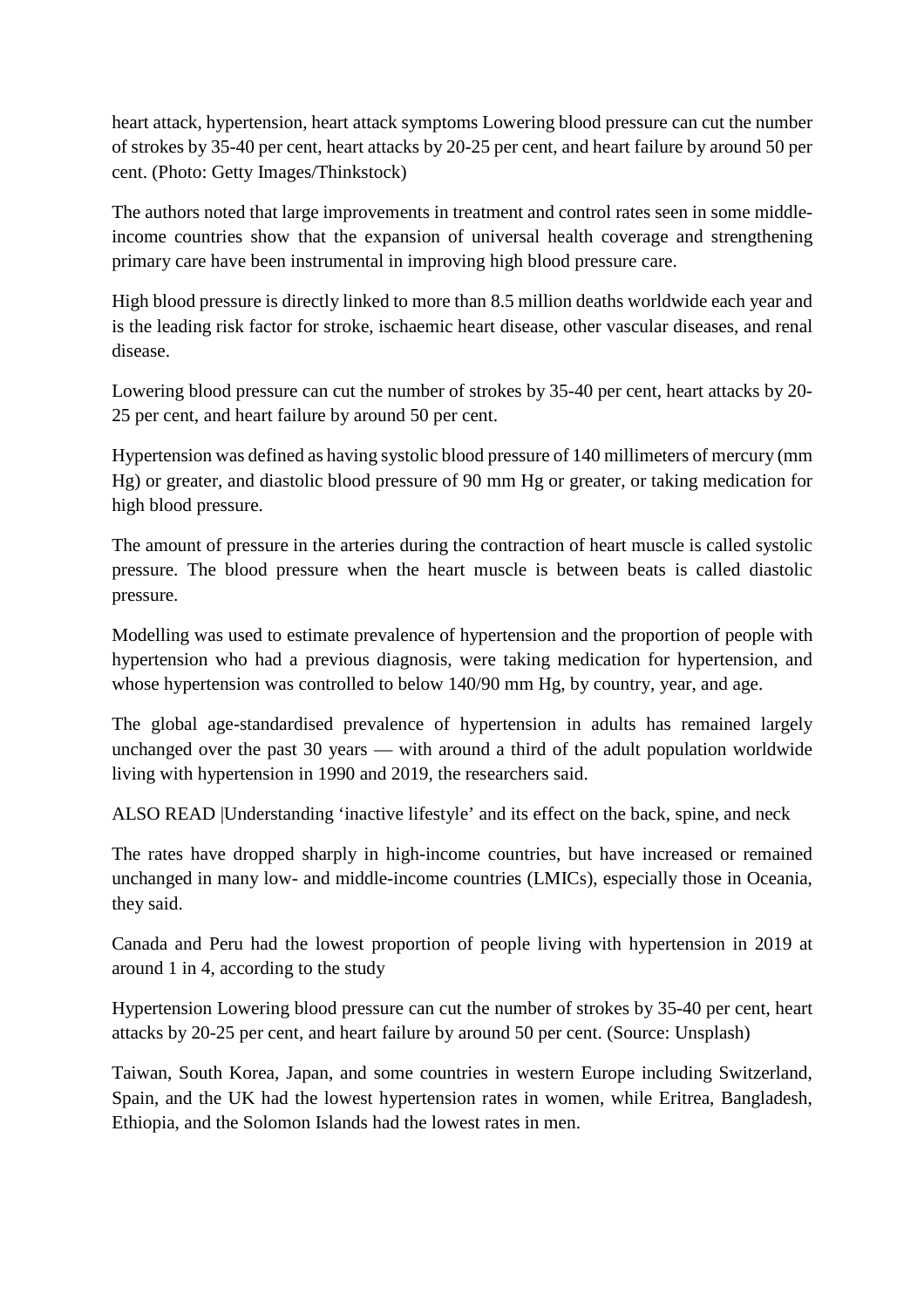At the other extreme, more than half of women had hypertension in Paraguay and Tuvalu in 2019, and over half of men in Argentina, Paraguay, Tajikistan and several countries in central and eastern Europe, the researchers found.

Treatment and control have improved in most countries since 1990, with particularly large improvements seen in high-income countries like Canada, Iceland, and South Korea, they said.

However, there has been little change in LMICs in sub-Saharan Africa and Oceania, Nepal, and Indonesia.

"Low detection and treatment rates that persist in the world's poorest nations, coupled with the rising number of people who have hypertension, will shift an increasing share of the burden of vascular and kidney diseases to sub-Saharan Africa, Oceania and south Asia," said study coauthor Leanne Riley from WHO, Switzerland.

"Improving the capacity of these countries to detect and treat hypertension as part of primary health care and universal health coverage must be accelerated," Riley added.

### **Coronavirus live updates**

# **Coronavirus live updates | COVID-19 Rapid Response Centre opens at Rajiv Gandhi Hospital, Delhi (The Hindu: 20210826)**

https://www.thehindu.com/news/national/coronavirus-august-26-liveupdates/article36110568.ece

New Zealand has reported 68 new community cases of the coronavirus.

New Zealand has reported 68 new community cases of the coronavirus, the largest daily increase since April of last year as an outbreak of the delta variant

#### **Healthcare services**

# **Has COVID-19 affected our other healthcare services? | In Focus podcast (The Hindu: 20210826)**

https://www.thehindu.com/podcast/has-covid-19-affected-our-other-healthcare-services-infocus-podcast/article35759669.ece

Dr. Rajib Dasgupta tells us what governments can do to ensure that healthcare services do not suffer